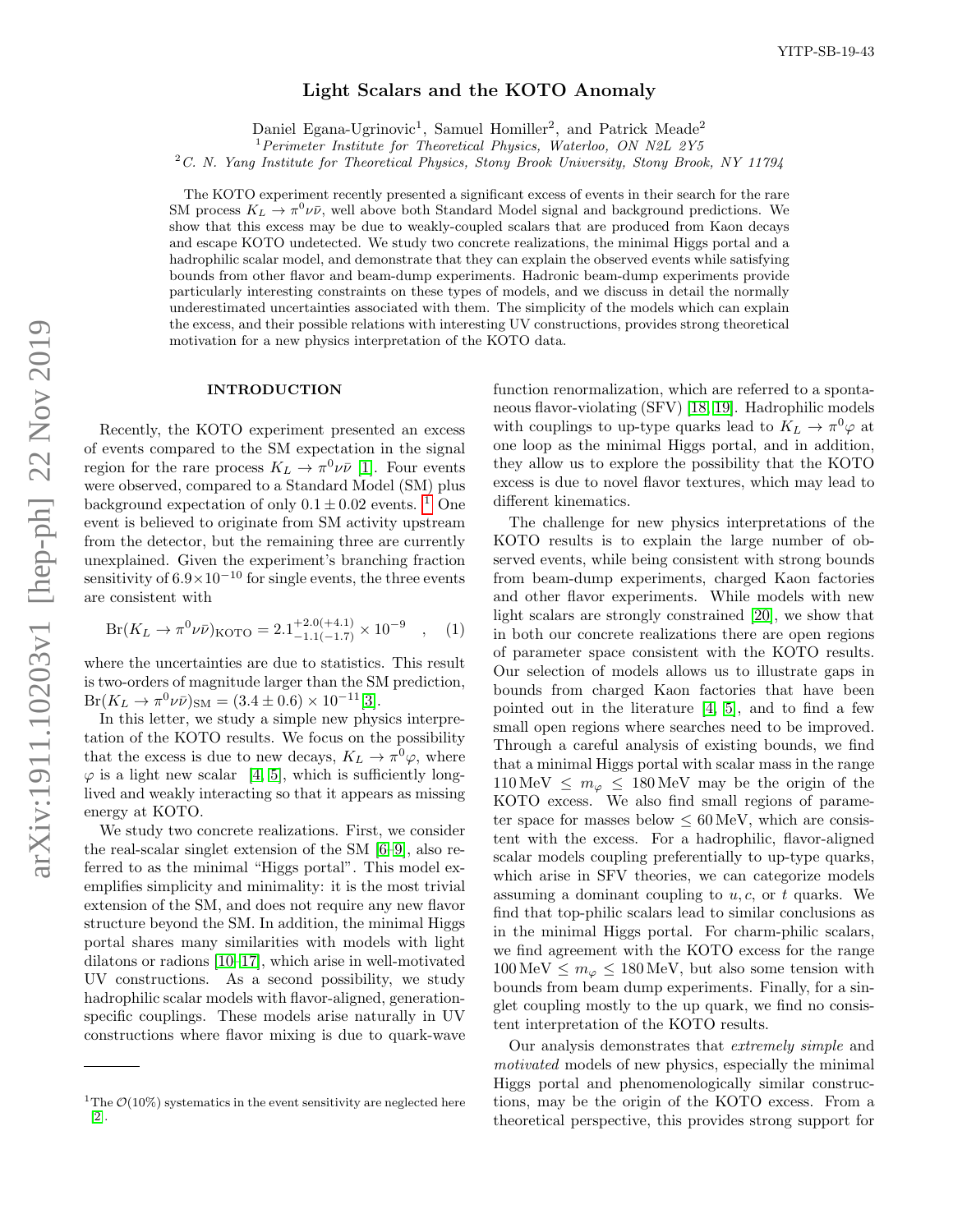a new physics explanation of the announced results.

We organize this letter as follows. In the first section, we present the minimal Higgs portal and hadrophilic scalar models. In the second and third sections, we study the KOTO excess in the context of each one of these models, respectively. We conclude with UV motivations for our models and comment on experimental signatures that could test our scenario. In a first appendix we include a discussion of hadronic beam dump experiments and their uncertainties, which are relevant to general BSM models that can be probed by these experiments. In a second appendix we obtain the rate of  $\eta$  decays into a pion and a scalar, required to compute scalar production rates at beam dumps, and compare the results with previous calculations available in the literature.

### SCALARS WITH FLAVORED COUPLINGS

#### Minimal Higgs Portal

We extend the SM with a light real scalar singlet S. At the renormalizable level, the Lagrangian for our singlet and the Higgs is

<span id="page-1-0"></span>
$$
\mathcal{L} \supset D_{\mu} H^{\dagger} D^{\mu} H + \frac{1}{2} \partial_{\mu} S \partial^{\mu} S - V(S, H) - \left[ \lambda_{ij}^{u} Q_{i} H \bar{u}_{j} - \lambda_{ij}^{d \dagger} Q_{i} H^{c} \bar{d}_{j} - \lambda_{ij}^{f \dagger} L_{i} H^{c} \bar{\ell}_{j} \right] , (2)
$$

where the potential can be found in [\[9\]](#page-10-2). In this theory, the singlet and the CP-even neutral scalar in  $H$  mix in the mass matrix. The corresponding two mass eigenstates are the  $125 \,\text{GeV}$  Higgs boson h, and a new scalar boson  $\varphi$  with mass  $m_{\varphi}$ . The couplings of the new scalar to SM fields are equal to the Higgs couplings, up to a universal mixing angle  $\theta$ . In particular, the couplings to fermions in the mass eigenbasis are flavor-diagonal and given by

<span id="page-1-3"></span>
$$
\lambda_{\varphi}^{f} = -\sin\theta \frac{m_{f}}{v} \quad , \tag{3}
$$

where  $m_f$  are the SM fermion masses.

#### Hadrophilic Scalar Coupling to Up-type Quarks

The minimal Higgs portal theory constrains the scalarfermion couplings to follow the SM hierarchies, limiting the scalar's flavor phenomenology. To discuss the flavor structure of our scalar model in more generality, we now allow for flavor-specific couplings with the SM quarks. These couplings can be obtained by going beyond the renormalizable level interactions of Eq. [\(2\)](#page-1-0), and adding dimension-five scalar-fermion operators. Here we limit ourselves to include non-renormalizable interactions between our scalar and up-type quarks only [\[21,](#page-10-8) [22\]](#page-10-9),

<span id="page-1-1"></span>
$$
\mathcal{L} \supset \frac{S}{M} c_{ij}^u Q_i H \bar{u}_j \quad , \tag{4}
$$



<span id="page-1-2"></span>FIG. 1. Penguin diagram leading to  $K \to \pi \varphi$ , where  $\varphi$  is our new scalar particle.

where  $M$  points to the scale of the UV completion leading to the dimension-five operator, and  $c_{ij}^u$  is a new Yukawa matrix, which leads to novel flavored interactions. The operator [\(4\)](#page-1-1) can be easily obtained in UV completions with an extra Higgs doublet [\[19\]](#page-10-6) or vector-like quarks [\[21\]](#page-10-8). To avoid tree-level FCNC's mediated by the new scalar, we impose that  $c_{ij}^u$  is simultaneously diagonalizable with the up-type quark SM Yukawa, i.e., that it is flavor-aligned. While in the low energy effective theory Eq. [\(4\)](#page-1-1) there is no evident symmetry to guarantee flavor-alignment, in [\[18,](#page-10-5) [19\]](#page-10-6) it was shown that this can be imposed by a UV flavor construction called down-type Spontaneous Flavor Violation.

In the limit of vanishing scalar mixing  $\theta \to 0$ , the new scalar is hadrophilic (and leptophobic), and couples to up-type quarks only due to the non-renormalizable interaction Eq. [\(4\)](#page-1-1). In the quark mass eigenbasis, these couplings are flavor-diagonal and related to the couplings of the dimension-five operator Eqns. [\(4\)](#page-1-1) via

<span id="page-1-5"></span>
$$
\lambda_{\varphi}^{q} = v/(\sqrt{2}M)\kappa_{q} \quad , \quad q = u, c, t \quad , \tag{5}
$$

where  $\kappa_{u,c,t}$  are three independent Yukawa couplings controlling the interactions of the singlet to up-type quarks, which do not necessarily follow the SM hierarchies. In particular we can study theories which have a coupling to only one individual up-type quark at a time, letting us explore the contributions to the KOTO excess systematically.

#### MINIMAL HIGGS PORTAL EXPLANATION OF THE KOTO EXCESS

Light scalars with couplings to quarks are produced at KOTO via penguin diagrams with internal up, charm or top quarks, as in Fig. [1.](#page-1-2) The corresponding decay width is given by [\[23–](#page-10-10)[25\]](#page-10-11)

<span id="page-1-4"></span>
$$
\Gamma_{K_L \to \pi^0 \varphi} = \frac{(\text{Re}\, g_{\varphi K \pi})^2}{16\pi m_K^3} \lambda^{1/2} (m_K^2, m_\pi^2, m_\varphi^2) ,
$$
  

$$
g_{\varphi K \pi} = \frac{3m_K^2}{32\pi^2 v^2} \sum_{f=u,c,t} \lambda_{\varphi}^f m_f V_{fd}^* V_{fs} .
$$
 (6)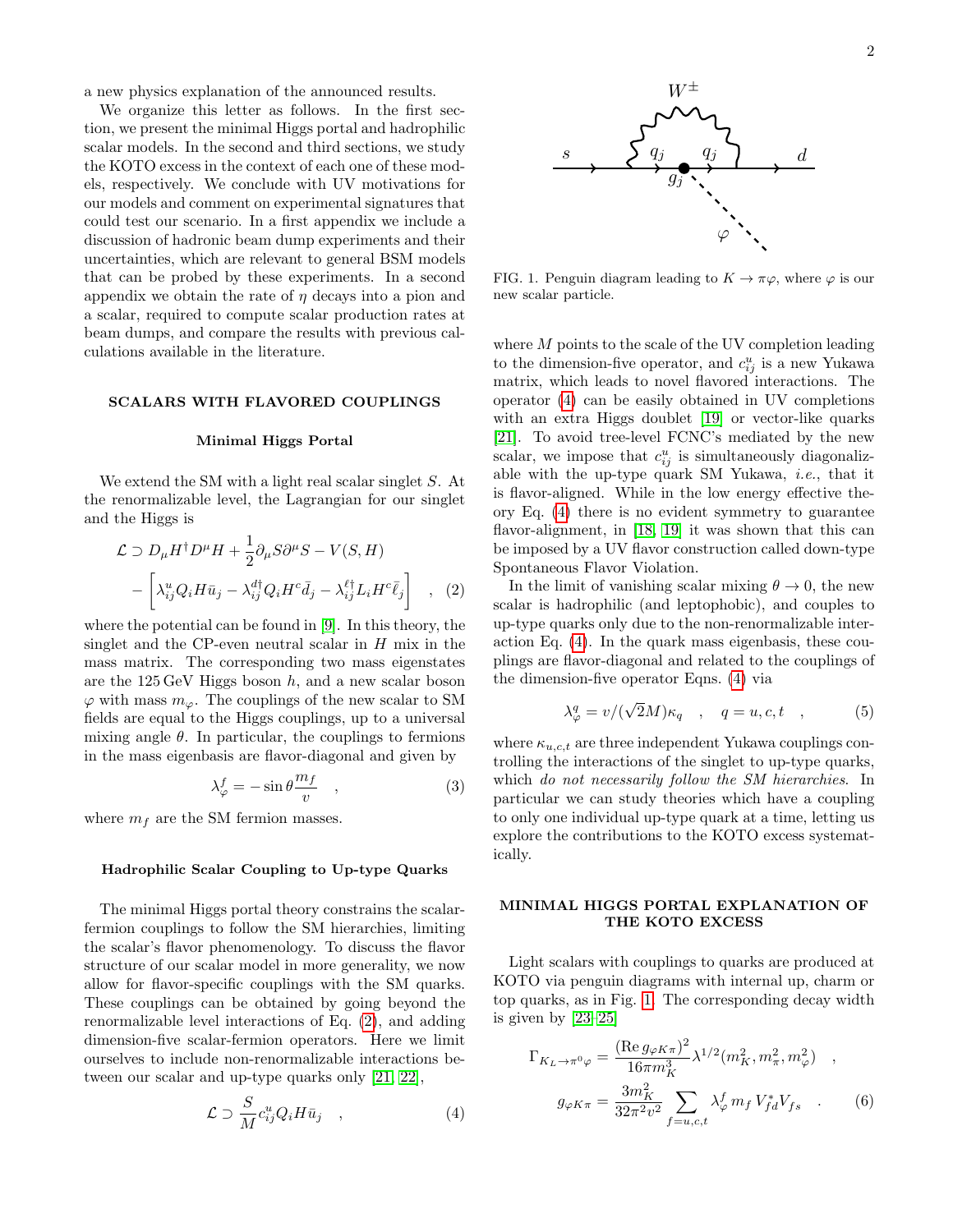where the scalar couplings  $\lambda_{\varphi}^{f}$  are given in Eq. [\(3\)](#page-1-3) and  $\lambda$  is the triangle function. If the new scalar escapes the KOTO detector before decaying into SM fields, the event falls into the signal region for  $K_L \to \pi^0 \nu \bar{\nu}$ , and may be the explanation for the observed excess. The contribution of the scalars to the effective branching fraction measured at KOTO is

<span id="page-2-1"></span>
$$
Br^{\text{eff}}(K_L \to \pi^0 \nu \bar{\nu}) = \epsilon \ Br(K_L \to \pi^0 \varphi) e^{-\frac{m_{\varphi}}{c \tau_{\varphi}} \frac{L}{p_{\varphi}})}, \tag{7}
$$

where  $Br(K_L \to \pi \varphi)$  is obtained from Eq. [\(6\)](#page-1-4), the SM Kaon width is  $\Gamma_{K_L}^{\text{SM}} = 1.29 \times 10^{-17} \text{ GeV}$  [\[26\]](#page-10-12), the exponential suppression accounts for the scalars that decay before escaping the KOTO detector, and  $\epsilon$  is a correction factor that accounts for the kinematical difference between the 3-body SM decay process, and the 2-body decay into our scalar  $\varphi$ . This factor is taken from [\[2\]](#page-9-3), and varies from  $\epsilon = 0.75$  for a massless scalar to  $\epsilon = 1$  for  $m_{\varphi} = 200 \,\text{MeV}$ . In the exponential factor, the KOTO detector size is  $L = 3$  m and  $p_{\varphi}$  is the scalar's momentum. The typical momentum was obtained from a KOTO simulation in [\[5\]](#page-10-0), and corresponds to an energy for the scalar particle of  $E_{\varphi} = 1.5 \,\text{GeV}$ . The scalar's lifetime  $c\tau_{\varphi}$ is completely specified by the mixing angle  $\theta$  and its mass  $m_{\varphi}$ . For our Higgs portal discussion we limit ourselves to masses in the range  $2m_e < m_\varphi \leq 200$  MeV. The upper end is motivated by the large transverse momentum of the pions in the observed events at KOTO, which translates into an upper bound on the scalar mass [\[5\]](#page-10-0). The lower end of this range is chosen for simplicity: for this range of masses the scalar's lifetime is controlled mostly by the decay to electrons [\[27\]](#page-10-13).

In Fig. [2](#page-2-0) we show in blue the contour of scalar mass  $m_{\varphi}$ and mixing angle  $\sin \theta$  for which the effective branching fraction Eq. [\(7\)](#page-2-1) is consistent with the central value of the KOTO measurement, Eq. [\(1\)](#page-0-0). In shades of blue we also show the regions of parameter space consistent with the measurement at  $1\sigma$  and  $2\sigma$  $2\sigma$ . <sup>2</sup> In dashed-gray lines we show contours of  $c\tau_{\varphi}$ . The number of events measured at KOTO are consistent with a minimal Higgs portal model with mixing angles in the range  $2 \cdot 10^{-4} \le \theta \le 10^{-3}$ , across the mass range studied in this work.

There are a variety of constraints on the region of parameter space where the Higgs portal explanation is naively successful. The most obvious constraint comes from analogous decays  $Br(K^+ \to \pi^+ + inv)$ , which are normally related to the process of interest at KOTO via the Grossman-Nir bound [\[28\]](#page-10-14). The NA62 and E949 experiments set constraints on these charged Kaon decays, which in the Higgs portal model arises from the diagram in Fig. [1,](#page-1-2) with a width which can be obtained from



<span id="page-2-0"></span>FIG. 2. Minimal Higgs portal interpretation of the KOTO excess, and leading bounds on the model, plotted as a function of the singlet-like scalar mass and mixing angle with the Higgs. Blue: regions of parameter space consistent with the number of  $K_L \to \pi^0 \nu \bar{\nu}$  events observed at KOTO. The solid line corresponds to the measured central value, while the shaded regions include the 1 and  $2\sigma$  compatible values. The region to the left of the vertical-dashed blue line corresponds to singlet masses that are consistent with the kinematics of the observed KOTO events. Red: limits from NA62 on  $Br(K^+ \to \pi^+ \nu \bar{\nu})$ , and  $Br(K^+ \to \pi^+ \pi^0)$  with  $\pi^0$  decaying invisibly. *Pink*: limits from E949 on  $Br(K^+ \to \pi^+ X)$ with  $X$  a long-lived particle. Shaded gray and dashed black: limits on displaced decays of the scalar to electrons from the CHARM experiment. In shaded-gray we show limits with conservative assumptions regarding production rates and acceptances, while the region below the dashed-black line shows limits with aggressive assumptions. Yellow: limits from Belle on  $Br(B \to K\nu\bar{\nu})$ . Dashed-gray: contours of constant scalar decay length,  $c\tau_{\varphi}$ .

Eq. [\(6\)](#page-1-4) with the replacement Re  $g_{\varphi K\pi} \to |g_{\varphi K\pi}|$  [\[23,](#page-10-10) [24\]](#page-10-15). NA62 sets a 95% CL bound on the branching fraction [\[29\]](#page-10-16)

$$
Br(K^+ \to \pi^+ \nu \bar{\nu})_{\rm NA62} < 2.44 \times 10^{-10} \quad . \tag{8}
$$

In order to apply the NA62 limit we must take into account the effective branching fraction as done for KOTO in Eq. [\(7\)](#page-2-1). The effective  $Br^{\text{eff}}(K^+ \to \pi^{\pm} \nu \bar{\nu})$  measured at NA62 is given by Eq. [\(7\)](#page-2-1), replacing neutral by charged mesons in the equation and accounting for the the experiment parameters. For the NA62 detector size we use  $L = 150$  m, while the scalar's energy is taken to be approximately half of the charged kaon energy at this experiment,  $E_{\varphi} = 37 \,\text{GeV}$ . We neglect differences in efficiencies due to the different kinematics in the 3-body decay to neutrinos and the 2-body decay to our scalar, so for the NA62 effective branching fraction we set  $\epsilon = 1$ .

<sup>&</sup>lt;sup>2</sup>The upper end of the  $1\sigma$  band in Fig. [2](#page-2-0) approximately coincides with the limits set by KOTO with previous datasets [\[2\]](#page-9-3).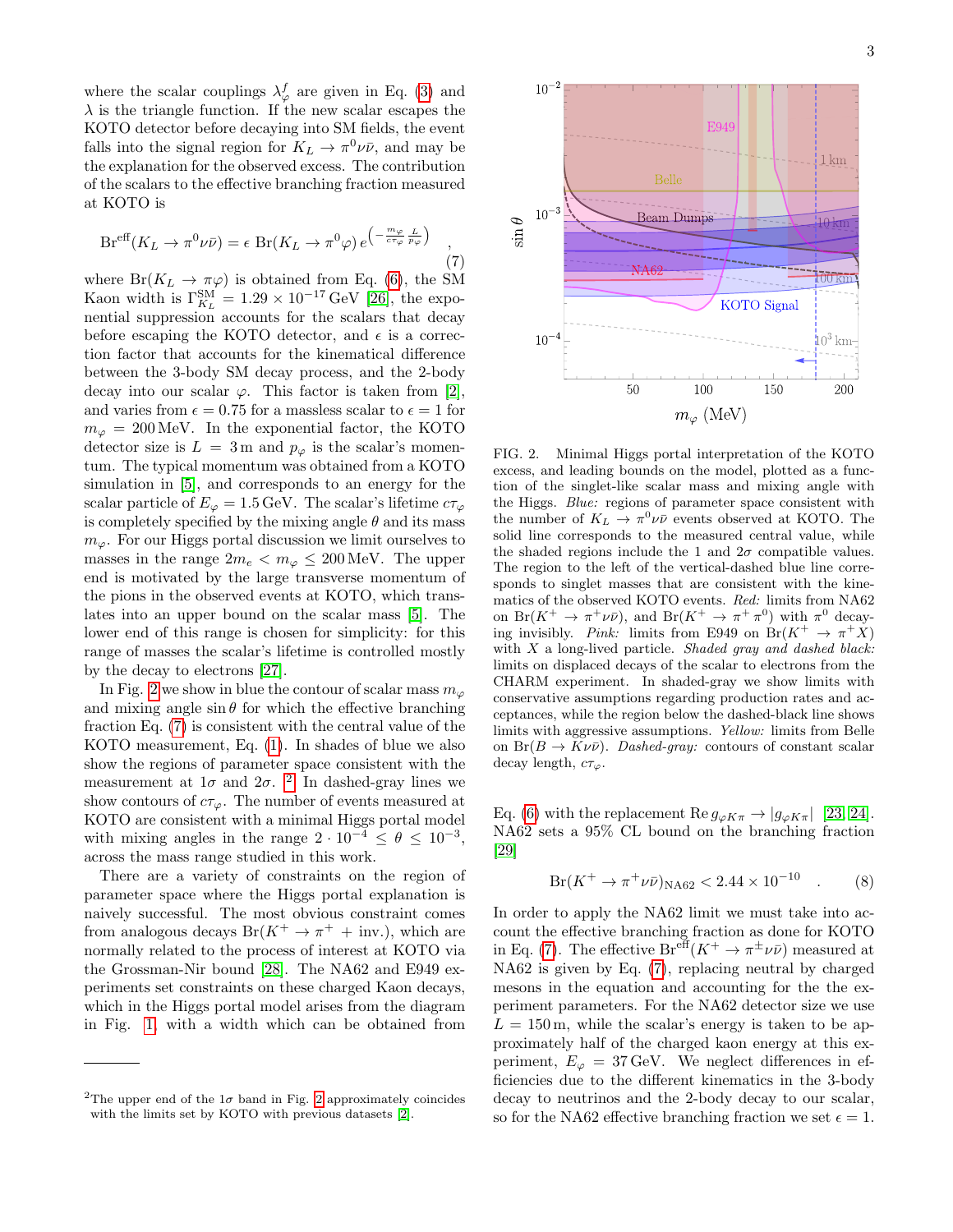The resulting limit is presented in Fig. [2](#page-2-0) in red. For scalar masses around the pion mass there is a large gap in the bounds due to the large pion backgrounds, which are mitigated by kinematic cuts in the search, as anticipated for general BSM scenarios in ref. [\[4\]](#page-9-2).

Part of this gap is covered by a different NA62 analysis, which sets a limit on the invisible decays of the neutral pions from  $K^+ \to \pi^+\pi^0$  decays [\[29\]](#page-10-16). If our scalar has a mass very close to the pion mass, the process  $K^+ \to \pi^+ \varphi$ mimics the invisible pion decay signature and is subject to this bound, modulo the  $K \to \pi^+ \pi^0$  branching ratio of 20.6%. We present the corresponding bound with a red column for scalar masses centered around the pion mass, with the width of the column set by the experimental pion energy resolution.

E949, on the other hand, reports 95% CL bounds on the branching fraction of a charged Kaon into an invisible new particle  $K^+ \to \pi^+ \varphi$ , as a function of the particle's mass and lifetime [\[30\]](#page-10-17), so we can directly translate these bounds into the Higgs portal parameter space. The bounds are shown in Fig. [2](#page-2-0) in pink. The bounds from NA62 and E949 rule out mixing angles  $\theta \gtrsim 3 \cdot 10^{-4}$ for  $m_{\varphi} \leq 200 \,\text{MeV}$  except in a gap of scalar masses around the pion mass, due to the aforementioned pion backgrounds.

Given the long-lifetime of the minimal Higgs portal, there are also potentially strong bounds from proton beam-dump experiments, the most relevant of which is the CHARM experiment looking for displaced lepton decays from fixed target production at the CERN SPS [\[31\]](#page-10-18). At CHARM, our scalars are obtained from  $B, K$  and  $\eta$ meson decays, which are produced by the proton beam interactions on the fixed target. The event yield at the detector can be obtained using

$$
N_{\rm obs} = \varepsilon_{\rm det} N_{\varphi} \bigg( e^{-\frac{L_{\rm dump}}{c\tau_{\varphi}} \frac{m_{\varphi}}{p_{\varphi}}} - e^{-\frac{L_{\rm dump} + L_{\rm fid}}{c\tau_{\varphi}} \frac{m_{\varphi}}{p_{\varphi}}} \bigg) \quad , \quad (9)
$$

where  $N_{\varphi}$  is the number of scalars falling within the CHARM angular (geometric) acceptance and  $\varepsilon_{\text{det}} = 0.51$ is the efficiency to detect the electron-positron pair. The exponential factors in [\(9\)](#page-3-0) determine the number of scalars that reach and decay within the detector volume.  $L_{\text{dump}} = 480 \,\text{m}$  is the CHARM beam dump baseline, while  $L_{\text{fid}} = 35 \,\text{m}$  is the detector fiducial length. The scalar momentum is obtained assuming an average scalar energy of  $E_{\varphi} = 12.5 \,\text{GeV}$ . This energy is obtained by assuming that the scalar takes half the energy of the parent meson, and that the parent meson's energy is similar to the typical 25 GeV pion energy reported in [\[31\]](#page-10-18). The number of scalars falling within the detector's solid angle  $N_{\varphi}$  has uncertainties inherited from the uncertainties of the parent meson rates, momentum and angular distributions. We have found that these uncertainties are often underappreciated and in an appendix we provide details about the underlying assumptions for hadron beam dumps applicable to all BSM models which share production mechanisms from meson decays. In order to provide a realistic interpretation of the CHARM limits, we present two bounds, one with conservative and one with aggressive assumptions.

The resulting CHARM bounds are presented in shaded gray in Fig. [2](#page-2-0) for our conservative assumptions, and as a black-dashed contour for our aggressive assumptions. The conservative bounds rule out  $\theta \geq 2 \cdot 10^{-3}$  across our range of masses. Note that CHARM bounds cover a large fraction of the pion mass gap window left by NA62 and E949.

We now comment on sub-leading bounds on the Higgs portal model relevant for our range of masses. First, Belle sets bounds on the  $B \to K \nu \bar{\nu}$  decay [\[32\]](#page-10-19),

<span id="page-3-1"></span>
$$
Br(B \to K\nu\bar{\nu}) < 1.6 \times 10^{-5} \quad . \tag{10}
$$

In the minimal Higgs portal, this decay arises at one loop via up-type quark mediated penguin diagrams, with the scalar escaping the Belle undetected. To minimize the hadronic uncertainties, we compute this branching ratio by considering the ratio [\[33,](#page-10-20) [34\]](#page-10-21)

$$
\frac{\Gamma(B \to K\varphi)}{\Gamma(B \to X_c e\nu)} = \frac{27}{64\pi^2 m_b^2} \frac{1}{f_{c/b}} \left(1 - \frac{m_s^2}{m_b^2}\right) \times \left| \sum_{f=u,c,t} \frac{V_{fs}^* V_{fb}}{V_{cb}} \lambda_{\varphi}^f m_f \right|^2, \quad (11)
$$

where the scalar couplings  $\lambda_{\varphi}^{f}$  are given in Eq. [\(3\)](#page-1-3), and  $f_{c/b} = 0.51$ . We then normalize this result to the experimentally measured ratio  $Br(B \to X_c e \nu) = 0.104$  for both  $B^0$  and  $B^{\pm}$  [\[26\]](#page-10-12). We compare our branching fraction calculation with the limit in Eq. [\(10\)](#page-3-1), and present the bound in Fig. [2](#page-2-0) in yellow.

<span id="page-3-0"></span>Second, the KTeV collaboration sets a limit on the branching fraction of Kaons to a pion and electronpositron pairs [\[35\]](#page-10-22),

<span id="page-3-2"></span>
$$
Br(K_L \to \pi^0 e^+ e^-) \le 2.8 \cdot 10^{-10} \quad , \tag{12}
$$

which in our model is generated from  $Br(K_L \to \pi^0 \varphi)$ followed by scalar decays. While the minimal Higgs portal scalar does decay mostly into electrons, in the range of mixing angles allowed by the CHARM and charged kaon factory bounds, it is rather long-lived. As a consequence, most scalars produced from Kaon decays escape the KTeV fiducial volume unobserved. To confirm this expectation, we perform an aggressive estimate of the number of two-electron events effectively observed at KTeV, by assuming that Kaons decay at rest [3](#page-0-1) at the

<sup>3</sup>The actual KTeV analysis requires the Kaons to have a significant boost, which only weakens this bound.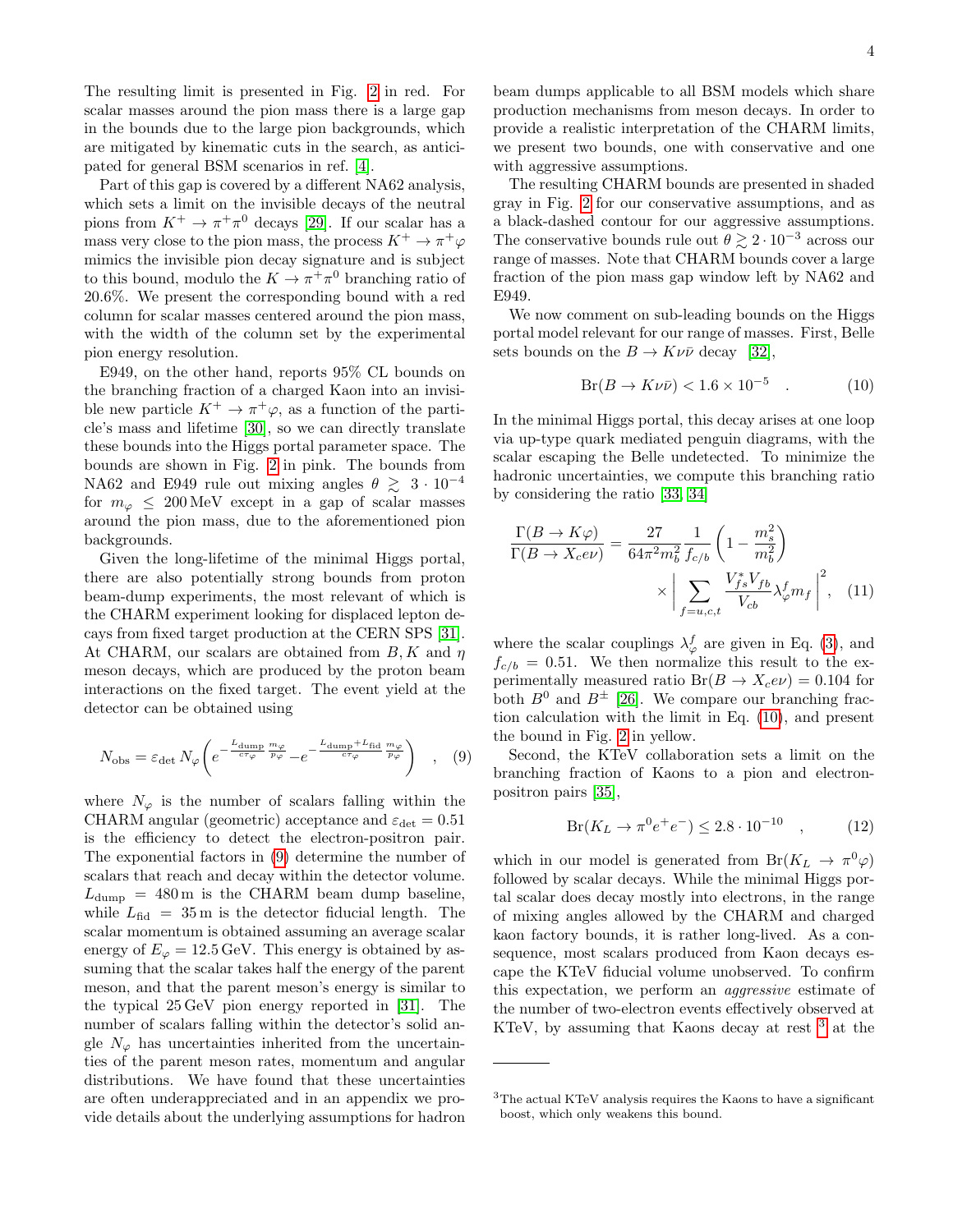beginning of the  $L_{\text{KTeV}} = 60 \,\text{m}$  detector length into our scalars. We then apply an exponential decay factor to obtain the number of scalars that decay into electrons within the detector. For mixing angle values  $\theta = 10^{-3}$ , which are already excluded by CHARM and NA62/E949, we find that the branching fraction  $Br(K_L \to \pi^0 e^+ e^-)$ effectively observed at KTeV due to scalar decays is an order of magnitude below the reported bound Eq. [\(12\)](#page-3-2). We conclude that this bound is sub-leading.

Finally, for low scalar masses around an MeV, bounds from BBN apply. However, these bounds depend on the value of the scalar-Higgs quartic coupling, and on assumptions regarding the reheating temperature [\[36\]](#page-10-23), so they are not presented here.

By comparing the regions of Higgs portal parameter space favored by the KOTO measurement and the leading beam dump and flavor bounds presented in Fig[.2,](#page-2-0) we conclude that the Higgs portal may explain the central value of the KOTO anomaly in a region of parameter space around  $m_{\varphi} \simeq 120 \,\text{MeV}, \theta \simeq 5 \cdot 10^{-4}$ . More broadly, including the  $2\sigma$  bands of the KOTO measurement, we find that the Higgs portal leads to a realistic explanation of the KOTO results even above or below the pion mass gap.

# HADROPHILIC SCALARS AND THE KOTO **EXCESS**

To analyze scalar-singlet extensions of the Standard Model within a more general flavor framework, we consider the hadrophilic model presented earlier, with nonrenormalizable interactions, Eq. [\(4\)](#page-1-1). This allows us to study novel hierarchies in the couplings of the scalar singlet to the different SM quark generations. To simplify the phenomenology, we set the Higgs-scalar mixing angle to zero,  $\theta = 0$ , so that the Yukawa couplings of our singlet to quarks are exclusively given by Eq. [\(5\)](#page-1-5). In this case, our scalar does not couple to down-type quarks nor leptons, so for the range of masses that we now explore it may only decay to two photons via one-loop up-type quark mediated diagrams. The corresponding decay rate is given by

<span id="page-4-1"></span>
$$
\Gamma_{\varphi \to \gamma\gamma} = \frac{3\alpha^2 m_{\varphi}^3}{256\pi^3} \sum_{q=u,c,t} \left[ \frac{\lambda_{\varphi}^q |F_{1/2}|}{m_q} \right]^2 \quad , \qquad (13)
$$

where  $\alpha$  is the fine-structure constant,  $\lambda_{\varphi}^q$  are the up-type quark Yukawa couplings of our hadrophilic scalar defined in Eq. [\(5\)](#page-1-5), and  $F_{1/2}$  is the usual fermionic loop function familiar from Higgs decays [\[24\]](#page-10-15).

We first explore a hadrophilic scalar coupling exclusively to the charm quark, as this has a very distinctive phenomenology compared to the minimal Higgs portal. For the charm-phillic scalar we set  $\lambda_{\varphi}^u = \lambda_{\varphi}^t = 0$ in Eq. [\(5\)](#page-1-5). In this scenario, our scalar is produced at



<span id="page-4-0"></span>FIG. 3. Charm-philic scalar interpretation of the KOTO excess and leading bounds on the model, plotted as a function of the scalar's mass and its charm-Yukawa coupling. The remaining scalar-quark and lepton Yukawas have been set to zero. Blue: regions of parameter space consistent with the number of  $K_L \to \pi^0 \nu \bar{\nu}$  events observed at KOTO. The solid line corresponds to the measured central value, while the shaded regions include the 1 and  $2\sigma$  compatible values. The region to the left of the vertical-dashed blue line corresponds to singlet masses which are consistent with the kinematics of the observed KOTO events. Red: limits from NA62 on  $Br(K^+ \to \pi^+ \nu \bar{\nu})$ , and  $Br(K^+ \to \pi^+ \pi^0)$  with  $\pi^0$  decaying invisibly. Pink: limits from E949 on  $Br(K^+ \to \pi^+ \nu \bar{\nu})$ . Shaded gray and dashed black: limits on displaced decays of the scalar to photons from the NuCal beam-dump experiment. In the gray shaded region we present a conservative estimate of the NuCal bounds, while the regions below the dashed-black line may be excluded with more aggressive assumptions regarding scalar production at the fixed target. Green: limits from the Crystal Ball detector on Br( $J/\Psi \rightarrow \varphi \gamma$ ). *Yellow:* limits from the KTeV experiment from  $Br(K_L \to \pi^0 \gamma \gamma)$ . Dashed gray: decay length  $c\tau_{\varphi}$  of the singlet-like scalar.

KOTO from the penguin diagram Fig. [1](#page-1-2) with an internal charm quark. We calculate the number of events from this process effectively tagged as  $K_L \rightarrow \pi^0 \nu \bar{\nu}$  in KOTO as in the previous section, and in Fig. [3](#page-4-0) in blue, we show the regions of parameter space consistent with the KOTO measurement. We present the results as a function of the scalar-charm Yukawa  $\lambda_{\varphi}^{c}$  and its mass. In the figure we also show contours of  $c\tau_{\varphi}$  obtained from Eq. [\(13\)](#page-4-1) in dashed-gray. We identify two ranges of values for the scalar-charm Yukawa that can accommodate the KOTO anomaly. First, we find a band of sizable Yukawas,  $\lambda_{\varphi}^{c} \geq 10^{-3}$ , where the scalar production rate from  $K_L$  decays is large, but the number of events reconstructed as  $K_L \to \pi^0 \nu \bar{\nu}$  at KOTO is exponentially suppressed since the scalar decays into photons before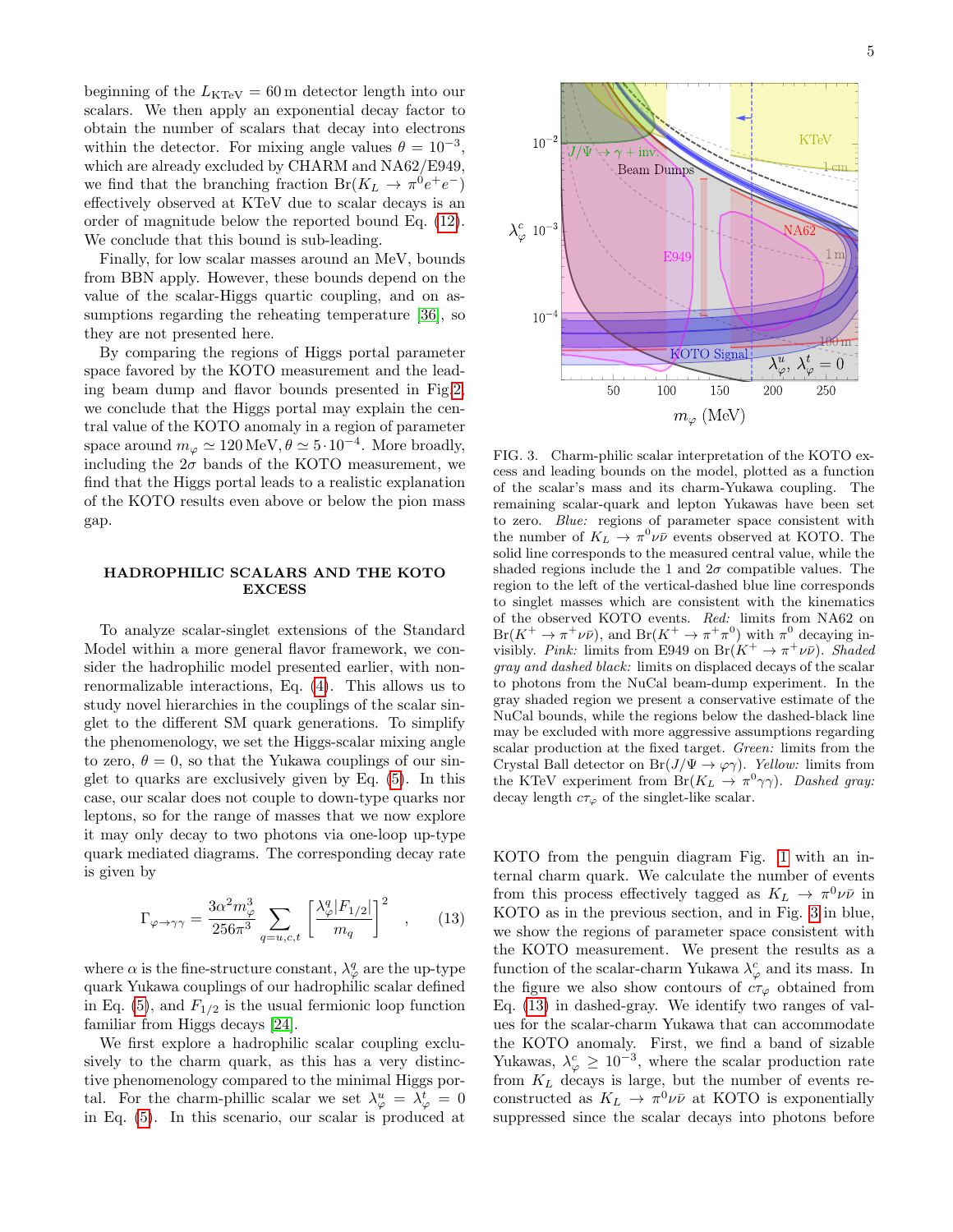reaching the detector. Second, we find a band where Yukawas are small,  $3 \cdot 10^{-5} \leq \lambda_{\varphi}^c \leq 10^{-4}$ . For this range of Yukawas the scalar production rate is small, but the scalar lifetime is large, so most scalars escape the KOTO fiducial volume unobserved and are thus tagged as  $K_L \to \pi^0 \nu \bar{\nu}$ . Note that for the values of scalar-charm Yukawa couplings that can explain the KOTO excess, the scalar's lifetime is comparatively much shorter than the lifetime of the minimal Higgs portal scalar studied in the previous section. This leads to significant differences in the bounds that apply to the charm-philic and the minimal Higgs portal scalars, as we will now see.

In Fig. [3](#page-4-0) we present the leading bounds on the charmphilic model. Bounds from NA62 and E949 from the limits on  $Br(K^+ \to \pi^+ + inv.)$  are calculated as in the previous section and presented in red and pink. We observe that for large  $\lambda_{\varphi}^{c}$  these bounds disappear, since the scalar decays into photons before reaching the corresponding detectors. This is a specific model-realization of the finite lifetime effects discussed in [\[5\]](#page-10-0), that we refer to as a "lifetime gap".

Additional bounds on the charm-philic scenario are set by the Crystal Ball detector, which sets a limit [\[37\]](#page-10-24)

<span id="page-5-0"></span>
$$
Br(J/\psi \to \varphi \gamma) < 1.4 \times 10^{-5} \quad , \tag{14}
$$

where  $\varphi$  escapes the detector invisibly. We compute the branching fraction  $Br(J/\psi \to \gamma\varphi)$  using the standard relation [\[38\]](#page-10-25):

<span id="page-5-1"></span>
$$
\Gamma(J/\psi \to \gamma \varphi) = \Gamma(J\psi \to \mu^+ \mu^-) \frac{(\lambda_{\varphi}^c)^2}{2\pi \alpha} C_{J/\psi} \quad , \quad (15)
$$

where  $C_{J/\psi}$  is a factor that encodes both QCD and relativistic corrections [\[39\]](#page-10-26) and  $\lambda_{\varphi}^{c}$  is the scalar-charm Yukawa. We consevatively take  $C_{J/\psi} = 0.1$ , a value that is in agreement with the first order corrections in ref. [\[39\]](#page-10-26). We apply the bound [\(14\)](#page-5-0) by using [\(15\)](#page-5-1),  $\Gamma_{J/\psi}^{\rm SM} = 92.9 \,\text{keV}$ [\[26\]](#page-10-12), and applying and exponential suppression factor to account for the scalars decaying to photons before escaping the 25 cm radius Crystal Ball. The resulting limit is shown in Fig. [3](#page-4-0) in green.

Given the lifetime of charm-philic scalar, hadronic beam-dump experiments can also set stringent bounds. However, the CHARM experiment, which was the most relevant bound for the minimal Higgs portal, is impuissant in this scenario due to the scalar's short lifetime compared to the experiment's long baseline. The strongest beam-dump bounds instead come from Nu-Cal [\[40](#page-10-27)[–42\]](#page-10-28), which has a shorter baseline than CHARM and lower beam energy. The bounds are obtained as for CHARM in the previous section, using Eq. [\(9\)](#page-3-0) with with  $N_{\text{POT}} = 4 \times 10^{17}$ , beam-dump baseline  $L_{\text{dump}} = 64 \,\text{m}$  and fiducial length  $L_{\text{fid}} = 23 \,\text{m}$ . Again, to account for the uncertainties in the scalar production rate we present both a conservative and an aggressive bound, with different assumptions on scalar production at NuCal, which we

discuss in the appendix. In Fig. [3,](#page-4-0) we present the conservative bound in shaded gray and the aggressive bound with a dashed-black contour.

Finally, we comment on sub-leading bounds on the charm-philic scenario. MAMI sets a constraint on  $Br(\eta \to \varphi \pi^0) < 3 \times 10^{-4}$  [\[43,](#page-10-29) [44\]](#page-11-0). We calculate the corresponding bound in our model by using the chiral lagrangian approximation to obtain the scalar- $\eta$  coupling as detailed in the appendix, and find that it is weaker than the bounds discussed above. The same conclusion applies to constraints on  $B \to K \nu \bar{\nu}$  from Belle [\[32\]](#page-10-19). Finally, KTeV has measured  $Br(K_L \to \pi^0 \gamma \gamma) = (1.29 \pm$  $(0.06) \times 10^{-6}$  [\[45\]](#page-11-1). In our model, the same final state is obtained from  $K \to \pi^0 \varphi$  with  $\varphi \to \gamma \gamma$ . While this bound wasn't relevant for the minimal Higgs portal, for the shorter lifetimes in this scenario it can potentially apply. Unfortunately, it is not possible to directly apply the KTeV measurement of  $Br(K \to \pi^0 \gamma \gamma)$  as a direct bound on  $Br(K \to \pi^0 \varphi)$  in our model, as the measurement assumes that the two photons and the pion originate at the same vertex, while our scalar decays displaced due to the large boost inherited from the parent  $K_L$  meson. In the absence of a detector simulation, we obtain a conservative bound by considering only the scalar decays that appear prompt given KTeV's vertex resolution, which we take to be 25 cm, based on the bin-widths for decay locations given in [\[45\]](#page-11-1). We further assume that the scalars have an average energy of 50 GeV. The resulting bound is shown in yellow in Fig. [3.](#page-4-0)

From Fig. [3,](#page-4-0) we see that the KOTO result may be explained by a charm-philic scalar with masses in the range  $100 \,\mathrm{MeV} \leq m_{\varphi} \leq 180 \,\mathrm{MeV}$  and Yukawas in the range  $3 \cdot 10^{-3} \leq \lambda_{\varphi}^c \leq 10^{-2}$ . For these range of parameters, the observation of  $K_L \to \pi \nu \bar{\nu}$  events at KOTO is consistent with strong bounds from charged kaon factories due to the aforementioned "lifetime gap". However, we find that in the charm-philic scenario, the lifetime gaps consistent with the KOTO excess may be completely covered by NuCal bounds. In fact, while the conservative estimate of the NuCal bounds in shaded gray is consistent with KOTO, the aggressive estimate in dashed-black completely rules out the explanation. In order to determine which bound is the most realistic, a dedicated study of tails of meson momentum distributions at fixed target experiments is needed, as described in the appendix, which is beyond the scope of this work.

We conclude by commenting on up-philic and topphilic scalars. In the up-philic case,  $\lambda_{\varphi}^{c} = \lambda_{\varphi}^{t} = 0$ , the penguin diagram Fig. [1](#page-1-2) leading to  $K_L \to \pi \nu \bar{\nu}$  is mediated by internal up-quark loops and is strongly suppressed by one up-quark mass insertion. While it is possible to explain the number of events observed at KOTO in this scenario, doing so requires a large up-quark scalar Yukawa, which is excluded by various experiments [\[22\]](#page-10-9). In the top-philic case,  $\lambda_{\varphi}^u = \lambda_{\varphi}^c = 0$ , the situation is similar to the minimal Higgs portal setup presented in Fig. [2,](#page-2-0) with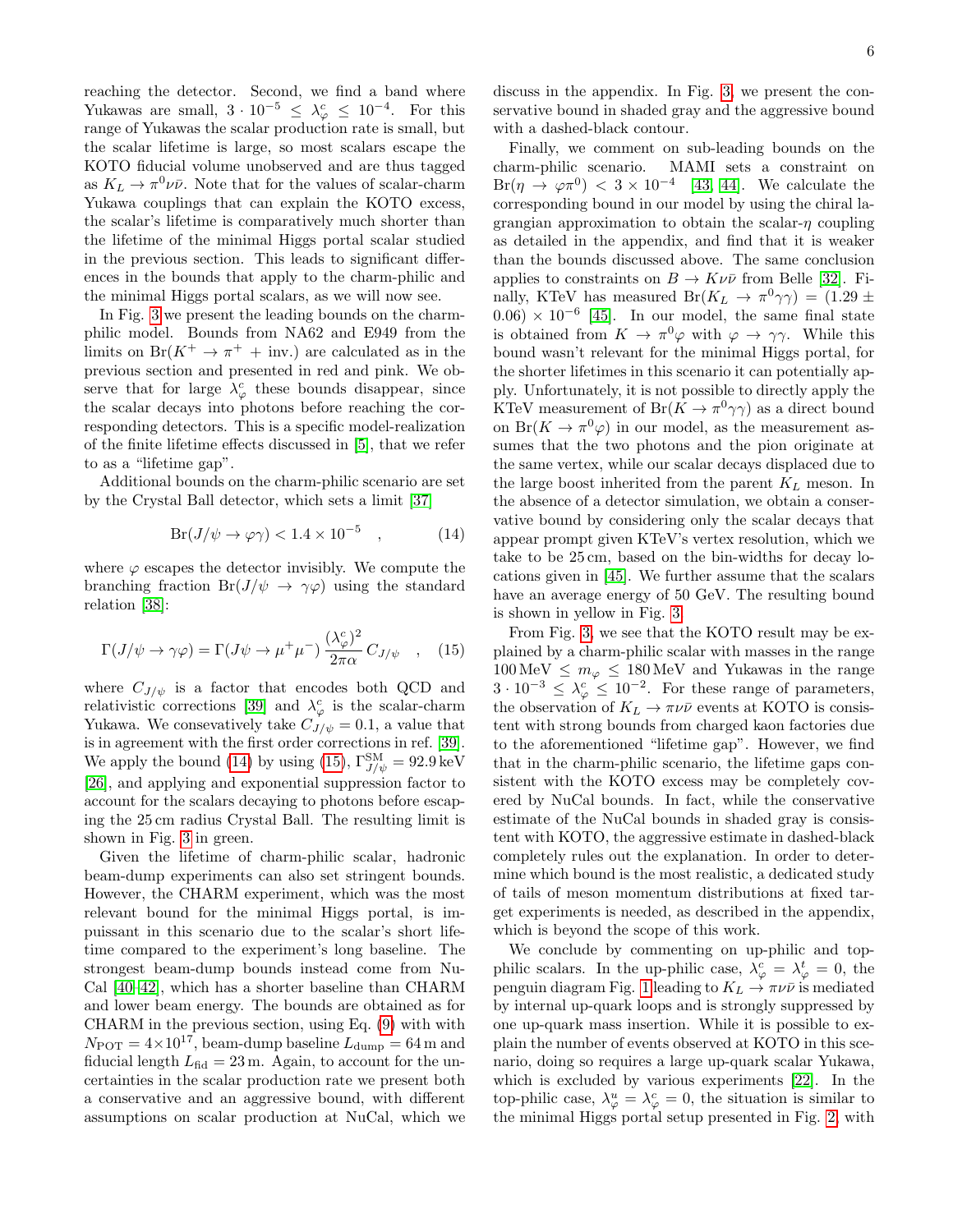$\sin \theta$  replaced by  $\lambda_{\varphi}^{t}$ . In this situation, the KOTO events are again consistent with bounds from charged kaon factories mostly in a region of masses around the pion mass. Neither the up-philic nor top-philic scenarios lead to any additional regions of parameter space consistent with the KOTO excess due to the "lifetime gap" suggested in [\[5\]](#page-10-0). Thus, the only "lifetime gap" present for a hadrophilic scalar model is in the charm-philic scenario, which is in tension with current bounds from NuCal. Allowing for different combinations of  $\lambda^u_\varphi, \lambda^c_\varphi$  and  $\lambda^t_\varphi$  simultaneously nonzero does not modify this conclusion.

## **CONCLUSIONS**

In this work we investigated a possible new physics explanation of the observed KOTO excess in the process  $K_L \rightarrow \pi \nu \bar{\nu}$ . In our setup, the neutrinos are replaced by a singlet scalar that escapes the detector invisibly, and we find that simple models with light new scalars may account for the excess. Interestingly, the simplest possible extension of the Standard Model, the minimal Higgs portal, can explain the anomaly. Models with hadrophilic scalars were also studied, and we found that a top or charm-philic scalar could also be the origin of the excess.

If the observed events are due to new physics, a similar number of events should be observed in future KOTO datasets. If the scalar lies outside the 100  $\lesssim m_\varphi \lesssim$ 160 MeV vetoed window, it should also be visible in future  $K^+ \rightarrow \pi^+$  + inv. searches at NA62 as well. Our results demonstrate that extending the searches from  $\pi \rightarrow \text{inv.}$  to cover the entire vetoed region would be extremely useful for constraining light new physics solutions of the excess. We found that hadronic beamdump experiments may also be efficient at testing these solutions, but suffer from uncertainties in the production rates and acceptances, discussed in detail in the appendices. For this reason, it is especially interesting to consider lifetime frontier experiments where the production mechanism is under better theoretical control. For example, the MATHUSLA experiment only relies upon the knowledge of the hard QCD production process [\[46\]](#page-11-2), and amusingly is also the most sensitive to the minimal Higgs portal in the parameter space which explains the KOTO excess [\[20\]](#page-10-7). In addition, we found that Higgs portal and top-philic model explanations of the anomaly share similarities and are challenging to distinguish at KOTO, but they could be distinguished by future long-baseline experiments by probing differences in the corresponding di-electron or di-photon final states.

Models with light new scalars can be accommodated in well-motivated UV constructions. Naively, a real scalar in the sub-GeV range appears tremendously tuned. However, if for instance a large extra dimensional scenario is invoked to solve the Higgs hierarchy problem [\[47\]](#page-11-3), it automatically mitigates the hierarchy problem of the new scalar. In addition, a new scalar with similar couplings to ones described for the minimal Higgs portal could correspond to the Goldstone of broken scale symmetry [\[12,](#page-10-30) [17\]](#page-10-4), or perhaps be the radion responsible for stabilizing extra dimensions [\[14,](#page-10-31) [48\]](#page-11-4). Naively, a sub-GeV scale dilaton portal is hard to achieve without tuning [\[14\]](#page-10-31), but is certainly worth exploring further if the KOTO excess persists. Within supersymmetry, complex singlet fields are accommodated in the NMSSM. Supersymmetry breaking mass-splitting may be then introduced to keep only the real scalar at the sub-GeV scale while decoupling the pseudoscalar singlet component, or if the pseudoscalar and singlino components are also close to the MeV scale, the corresponding phenomenology could also be of interest. Hadrophilic light scalars consistent with strong bounds from FCNCs, on the other hand, may arise in flavor-aligned UV completions with an extra Higgs doublet or new vector-like quarks, where flavor alignment is ensured by an SFV flavor construction, which also solves the strong-CP problem [\[18\]](#page-10-5).

The experimental result obtained by KOTO may ultimately be due to statistics or unaccounted backgrounds. Nevertheless, we have demonstrated that from a purely theoretical perspective the observation is incredibly simple to explain, and is motivated by interesting UV constructions.

# ACKNOWLEDGMENTS

We would like to thank Kohsaku Tobioka for helpful comments on the manuscript. We would also like to thank Asimina Arvanitaki, Yang-Ting Chen, Rouven Essig, Evgueni Goudzovski, Junwu Huang, George Sterman and Michael Wilking for helpful discussions.

DEU is supported by Perimeter Institute for Theoretical Physics. Research at Perimeter Institute is supported in part by the Government of Canada through the Department of Innovation, Science and Economic Development Canada and by the Province of Ontario through the Ministry of Economic Development, Job Creation and Trade. DEU thanks the Galileo Galilei Institute for Theoretical Physics for the hospitality and the INFN for partial support during the completion of this work. The work of SH and PM was supported in part by the National Science Foundation grant PHY-1915093. PM would like to thank the Mt. Sinai West maternity ward for its hospitality in the final stages of this project.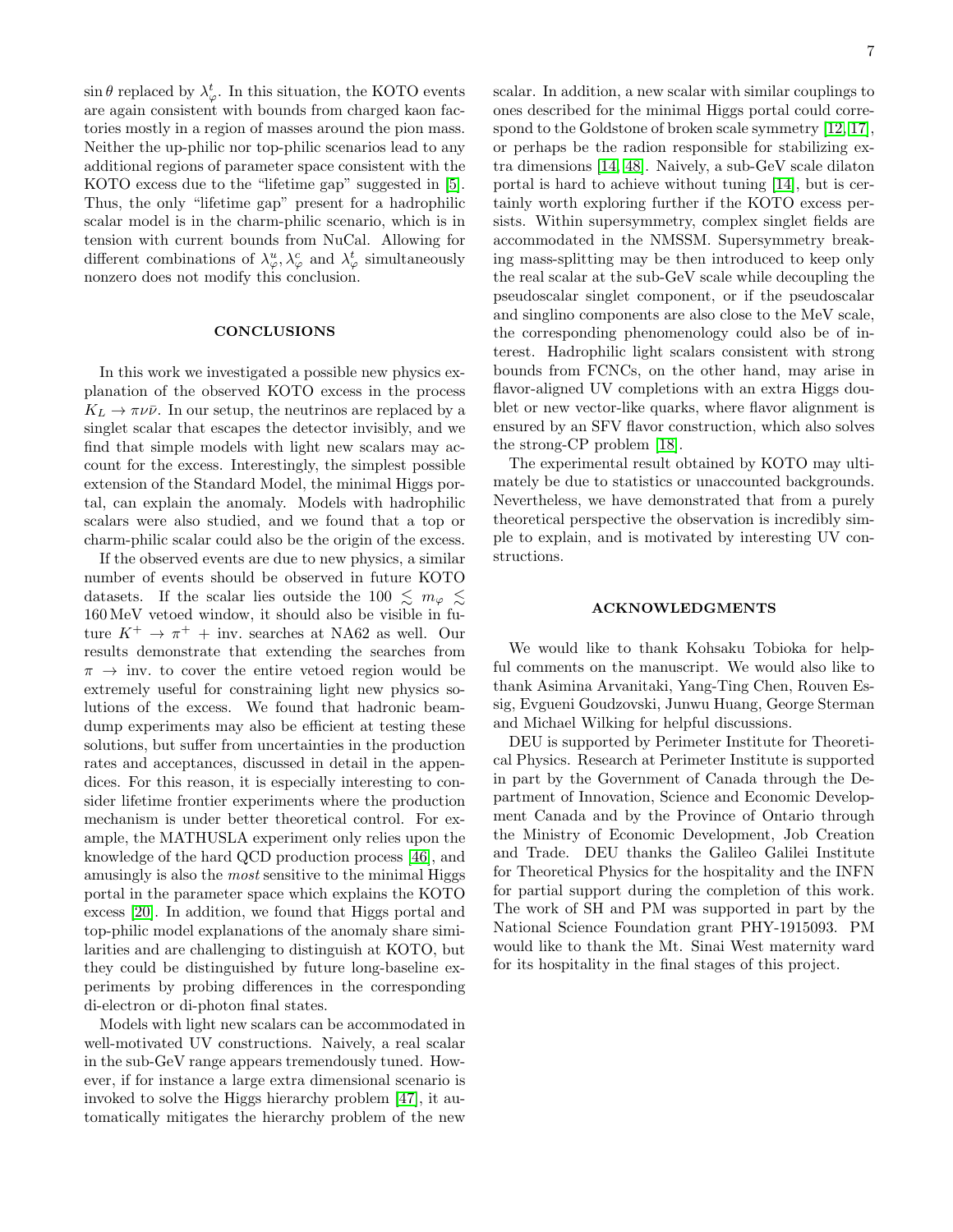### APPENDIX

# Production of light scalars at hadronic beam dump experiments

In this appendix we review the production of light bosons in hadronic beam dump experiments arising from meson decays. While there are other possible production mechanisms such as Bremsstrahlung and hard production, these only exacerbate the difficulties we present below and increase any putative bounds. For the range of masses of interest for our scalars, meson decays are the most robust bound for beam dumps as exemplified by the numerous studies in this channel. Nevertheless even for this "robust" bound, there are a number of uncertainties that we wish to emphasize as they can change the bounds significantly. We will focus on the production of a light scalar, but most of the discussion below applies for any light new particle that can be produced in meson decays, such as dark photons or axion-like particles, and it would be useful to extend this discussion further in the context of specific models. In the following we focus on the parameters for the CHARM and NuCal proton beam-dump experiments which are most relevant for the models considered, but the generic lessons apply to other existing and proposed hadronic beam dump experiments.

The number of light scalars that are produced from meson decays at a given hadronic beam dump experiment is given by [\[49,](#page-11-5) [50\]](#page-11-6)

<span id="page-7-0"></span>
$$
N_{\varphi} = N_{\text{POT}} \left[ \varepsilon_{\text{geom}}^{K} n_{K} D_{K} \operatorname{Br}(K \to \pi \varphi) + \varepsilon_{\text{geom}}^{\eta} n_{\eta} \operatorname{Br}(\eta \to \pi \varphi) + \varepsilon_{\text{geom}}^{B} n_{B} \operatorname{Br}(B \to \pi \varphi) \right]
$$
  

$$
D_{K} = \ell_{K} / (\gamma_{K} c \tau_{K})
$$
(16)

where  $N_{\text{POT}}$  is the number of protons on target,  $n_{K,n,B}$ are the average number of mesons produced per POT,  $\gamma_K$  is the average Kaon boost, and  $\varepsilon_{\text{geom}}^{K,\eta,B}$  are probabilities (acceptances) for the scalar to fall within the detector solid angle, given that it originated from a  $K, \eta$ or  $B$  meson decay.  $D_K$  encodes the suppression in the scalar production rate due to Kaons being reabsorbed in the target before decaying, and  $\ell_K$  is the Kaon ab-sorption length, which depends on the target material <sup>[4](#page-0-1)</sup>. For CHARM we take  $\ell_K = 15.3 \text{ cm}$  [\[26\]](#page-10-12), while for NuCal we use  $\ell_K = 27.4 \,\mathrm{cm}$  [\[49\]](#page-11-5). The branching ratios for K and B decays can be computed as described in the text, while  $Br(\eta \to \pi \varphi)$  is calculated using chiral perturbation theory, matching the scalar-gluon and scalar-quark couplings to the low energy chiral Lagrangian, as detailed in the following appendix. Note that we neglect sub-leading  $CP$  violating production from the decay of  $K_S$ .

While the branching ratios can be computed, the meson multiplicities and momentum distributions (required to compute the geometric acceptance) for the different mesons must be taken from data, and can change substantially at different energies. This is the analogous problem for neutrino beam experiments, where if the underlying meson distributions were better known, the neutrino beams could be better characterized. Unfortunately, the SM inputs suffer from large uncertainties, often in the realm most relevant for setting limits on longlived BSM particles.

Charged pion and Kaon multiplicities have been measured at the SPS in refs. [\[51\]](#page-11-7), but a large range of values have been cited in the literature. For the  $\pi^+$  multiplicity, for example, values in the range  $1.86 - 3.6$  have been used [\[41,](#page-10-32) [49,](#page-11-5) [52\]](#page-11-8) at the 70 GeV energies relevant for Nu-Cal. The  $\pi^0$  and  $\eta$  multiplicities have also been measured in ref. [\[51\]](#page-11-7), but the neutral Kaon multiplicities (and the  $\pi^0$  multiplicity at other energies) are usually assumed to be the average of the positive and negatively charged values. For the purposes of this work, we have taken the multiplicities at CHARM to be  $n_K = 0.33, 0.22$  and 0.28 for the  $K^+$ ,  $K^-$  and  $K_L$  respectively, and  $n_n = 0.31$ based on ref. [\[51\]](#page-11-7). For NuCal, the Kaon multiplicities are taken directly from ref. [\[49\]](#page-11-5) to be  $n_{K^{\pm}} = 0.5$ ,  $n_{K_L} = 0.3$ . The  $\eta$  multiplicity is obtained by noting that the  $\eta$  to  $\pi$ multiplicity ratio is roughly independent of the center of mass energy [\[53,](#page-11-9) [54\]](#page-11-10), and is given by  $n_n/n_{\pi} = 0.078$  [\[51\]](#page-11-7), with  $n_{\pi} = 2.35$  at NuCal energies [\[52\]](#page-11-8). This gives a multiplicity  $n_{\eta} = 0.18$  at NuCal.

For the bounds set in this paper, we do not include production from B meson decays, due to the large uncertainties in the inclusive  $b\bar{b}$  production cross section measurements  $[55]$ , from which the B meson multiplicities are obtained. We have checked that taking a multiplicity of  $n_B = 10^{-7}$ , consistent with the assumptions in ref. [\[56\]](#page-11-12), with a geometric acceptance similar to the acceptance used for Kaons only modifies our bounds at the percent level.

To compute the geometric acceptance at the detector, as well as the survival probability as a function of the scalar lifetime, the momentum distribution of the scalars must also be estimated. Due to the large boost of the mesons at CHARM and NuCal, the scalar is produced approximately along the direction of the parent meson, and we take the scalar energy to be half the parent meson energy to obtain the boost. The geometric acceptances, particularly for the off-axis CHARM detector, can be quite sensitive to the transverse momentum distribution. Furthermore, for scalars with shorter lifetimes in the  $cm - m$  range (such as the charm-philic scalar with couplings  $\lambda_{\varphi}^c \sim 10^{-2} - 10^{-3}$ , the survival probabilities at a distant detector are particularly sensitive to the momentum distributions. This is because these lifetimes are short compared to the baselines at NuCal  $(L = 64 \,\mathrm{m})$ and CHARM  $(L = 480 \,\mathrm{m})$ , so only highly boosted scalars

<sup>&</sup>lt;sup>4</sup>Eq. [\(16\)](#page-7-0) is valid in the limit where  $\ell_H$  is taken to be much bigger than the CHARM target thickness.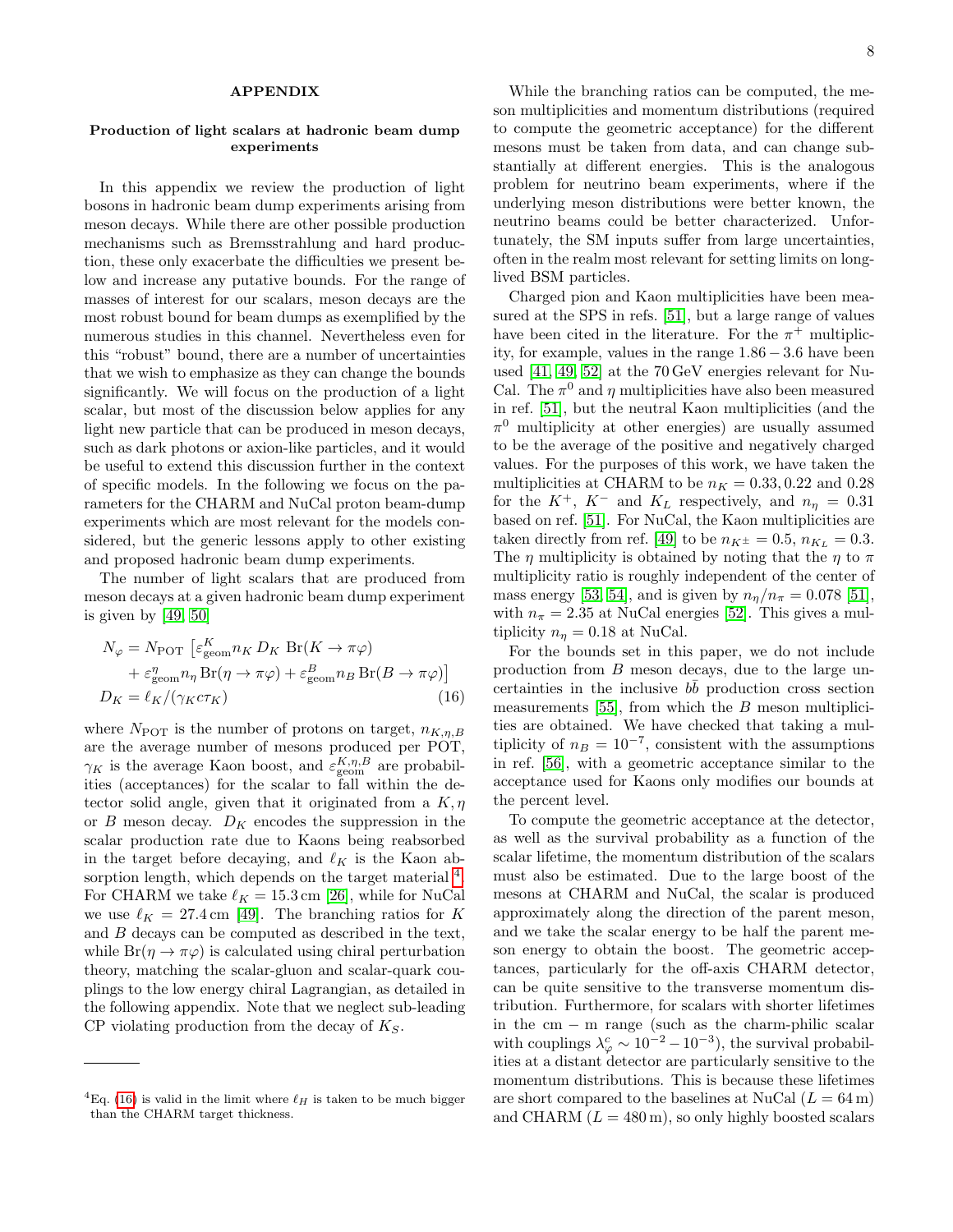

<span id="page-8-0"></span>FIG. 4. Comparison of the  $p_T^2$  (left) and  $x_F$  (right) distributions of  $\eta$  and K mesons produced in 400 GeV pp interactions. The red data points and dot-dashed curve show the measured  $\eta$  distribution from the LEBC-EHS collaboration at the CERN SPS [\[51\]](#page-11-7) along with their best fit. The black stepped histogram shows the distribution obtained using our simulations based on the BdNMC code [\[57\]](#page-11-13) using the BMPT distributions [\[58\]](#page-11-14). The dashed blue curve shows the average of the fit to  $K^+$  and  $K^$ data from the LEBC-EHS results, which were fit over the full range of  $p_T^2$ , but only for  $x_F \in [0.36, 0.88]$ .

coming from energetic parent mesons make it to the detector, and the bounds are exponentially sensitive to the tail of the meson momentum distributions. All of these distributions must be taken from data, and suffer from large uncertainties particularly for the neutral mesons and at high longitudinal momentum.

At CHARM energies, the double-differential pion and Kaon momentum distributions have been measured and parameterized in ref. [\[58\]](#page-11-14), and these distributions can be implemented in the BdNMC code [\[57\]](#page-11-13). We use this code to estimate the geometric acceptance for Kaon initiated production, and find  $\varepsilon_{\text{geom}}^K = 3 \cdot 10^{-2}$ . The Kaon momentum distribution at CHARM is seen to be quite similar to the pion distributions [\[51\]](#page-11-7), so we checked that our acceptance is consistent with the pion acceptance reported in ref. [\[31\]](#page-10-18), assuming the  $\pi^0$  multiplicity measured at the SPS. This acceptance is an order of magnitude larger than the one obtained in ref. [\[50\]](#page-11-6), which we believe to be a result of differences between Pythia and data in the for-ward direction (see also ref. [\[59\]](#page-11-15)). For the  $\eta$  momentum distribution, to the best of our knowledge, only single differential distributions have been reported [\[51\]](#page-11-7), while double-differential distributions are required to reliably calculate the geometric acceptance. As shown in Fig. [4,](#page-8-0) the  $\eta$  distributions tend to have a larger number of events at high transverse momentum as compared to Kaons [\[51\]](#page-11-7), so we expect a smaller geometric acceptance for scalars coming from  $\eta$  decays at CHARM, relative to scalars produced from Kaons. The results of ref. [\[51\]](#page-11-7) also demonstrate that the shape of the longitudinal momentum distributions can be quite different for Kaons and  $\eta$ 's, which has important implications for the survival probabilities

we discuss below. Given the lack of data, an aggressive approach is to assume the same acceptance for scalars produced from  $\eta$ 's and Kaons,  $\varepsilon_{\text{geom}}^{\eta} = \varepsilon_{\text{geom}}^K = 3 \cdot 10^{-2}$ . For NuCal, on the other hand, we take a geometric acceptance of 19%, based on the pion acceptance in ref. [\[41\]](#page-10-32).

To compute the survival probabilities, a conservative approach is to assume that the mesons have a "typical energy" that agrees with the experimentally reported bounds, and compute the number of scalar decays within the detector's fiducial volume using Eq. [9,](#page-3-0) using a detector size of 23 m for NuCal and 35 m for CHARM. This is a conservative scenario, because it disregards that a significant fraction of the mesons will have much higher momentum, and thus a much larger survival probability at the distant detector. However, we have verified that using a typical energy of 18 GeV for the mesons produced at the beam reproduces the experimental bounds on a light, SM-like Higgs presented in ref. [\[49\]](#page-11-5) using NuCal data.

A more aggressive approach is to estimate the number of scalars decaying at the detector by integrating over the full momentum distribution. This distribution was estimated for NuCal in ref. [\[41\]](#page-10-32), extrapolating the measured pion distributions in [\[52\]](#page-11-8), and we assume the Kaon momentum distribution to be similar. This extrapolation was compared to a simulated distribution using BdNMC with the BMPT distribution, and while good agreement was found for  $p_L(\pi) \lesssim 35 \,\text{GeV}$ , the extrapolation estimated a larger number of pions for larger momenta. Due to the longer baseline as compared with NuCal, CHARM only sets limits for scalars with a much longer lifetime, for which the survival probability becomes much less sen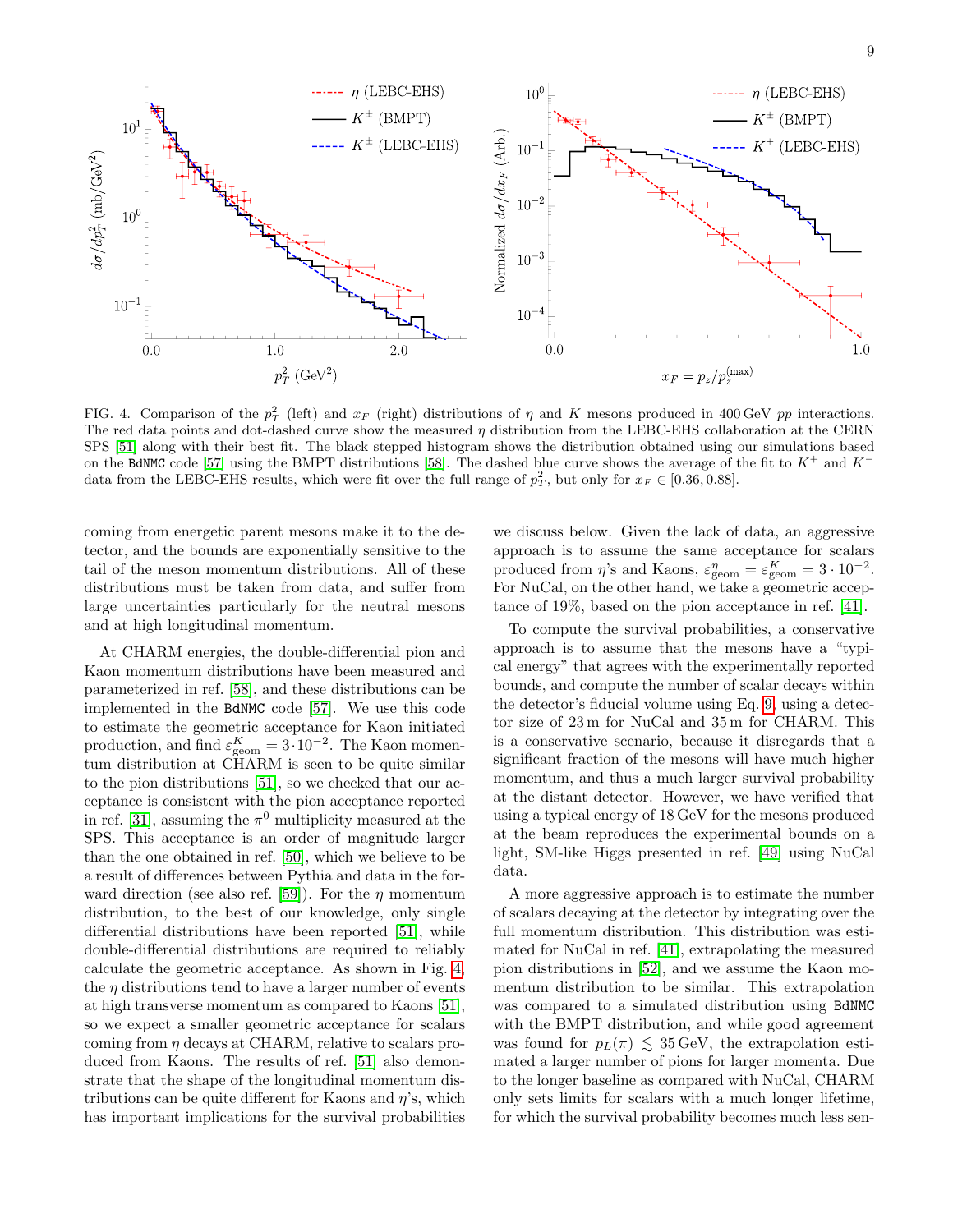sitive to the exact shape of the distribution.

In light of all the uncertainties discussed above, for each of the two models discussed in this work we consider both an "aggressive" and a "conservative" limit. For the Higgs portal, the leading constraints come from CHARM, due to the longer lifetime. For the conservative limit, we neglect the production from  $\eta$  decays entirely, due to the uncertainties both in the distribution and on the branching ratio  $Br(\eta \to \pi \varphi)$  discussed in the following appendix, and consider scalar production only from Kaon decays. We use  $N_{\text{POT}} = 2.4 \times 10^{18}$  and the geometric acceptance and multiplicities above to compute the expected number of scalars as a function of mass and mixing angle using Eqs. [9](#page-3-0) and [16,](#page-7-0) using a typical energy of 25 GeV for the Kaons, based on the pion distribution in ref. [\[31\]](#page-10-18)<sup>[5](#page-0-1)</sup>. In the aggressive case, we also include the production from  $\eta$  decays, with the assumptions described above and the branching ratio computed in the following appendix. The conservative and aggressive bounds are respectively shown as the gray shaded region (bounded by the solid black curve) and dashed black curve in Fig. [2.](#page-2-0)

For the charm-philic scenario, the leading constraints come from NuCal, with  $N_{\text{POT}} = 1.7 \times 10^{18}$ . In the conservative scenario, we again consider only Kaon decays, and assume all parent mesons to have the typical energy of 18 GeV as described above. In the aggressive approach, we take the pion momentum distribution in ref. [\[41\]](#page-10-32) for all the parent mesons, and include both Kaon and  $\eta$  decays, integrating over the meson energy to compute the survival probability in Eq. [9.](#page-3-0) The corresponding conservative and aggressive bounds are given in Fig. [3](#page-4-0) by the shaded black region, and dashed-black contour respectively. We see that the constraints in the conservative and aggressive scenario are quite different, and have important implications for interpretations of current results and projected constraints from future experiments.

#### Scalar production via  $\eta$  meson decays

In this appendix we obtain the branching fraction of an  $\eta$  meson to a pion and the scalar particle  $\varphi$ , for the Higgs portal and hadrophilic scalar models discussed in the body of this work. Couplings of the scalar  $\varphi$  to the  $\eta$  meson arise at tree level from its couplings to firstgeneration quarks Eqns. [\(3\)](#page-1-3) or [\(5\)](#page-1-5), and at loop level from its coupling to gluons. In the effective theory below a fermion mass threshold and up to naive dimension five,

the couplings to gluons are given by [\[24\]](#page-10-15)

<span id="page-9-4"></span>
$$
\mathcal{L} \supset \sum_{q} \frac{\alpha_{S} \lambda_{\varphi}^{q}}{12\pi v} \varphi \, G_{\mu\nu} G^{\mu\nu} \quad , \tag{17}
$$

where  $\lambda_{\varphi}^{q}$  are the scalar-quark couplings of [\(3\)](#page-1-3) for the minimal Higgs portal model, or [\(5\)](#page-1-5) for the hadrophilic scalar model, and we sum over quarks  $q$  with masses above the effective theory cutoff. To obtain the couplings to the  $\eta$  meson we match the effective theory containing the Yukawa coupling operators Eqns. [\(2\)](#page-1-0), [\(4\)](#page-1-1) and the gluon operator Eq. [\(17\)](#page-9-4), to the low energy chiral lagrangian. Details on the procedure can be found in [\[22,](#page-10-9) [24\]](#page-10-15). From the chiral Lagrangian, we find an interaction between our scalar, a pion and an  $\eta$  meson given by

<span id="page-9-5"></span> $\mathcal{L} \supset g_{\varphi\eta\pi}\varphi\eta\pi$ ,

where

$$
g_{\varphi\eta\pi} = \left[\lambda_{\varphi}^{u} - \lambda_{\varphi}^{d} + \frac{2}{9}(m_{u} - m_{d}) \sum_{q=t,b,c} \frac{\lambda_{\varphi}^{q}}{m_{q}}\right] c_{\varphi\pi\eta} B_{0} ,
$$
\n(18)

and  $B_0 = m_{\pi^2} / (m_u + m_d) \simeq 2.6 \,\text{GeV}, c_{\varphi \pi \eta} \simeq 0.82.$  In Eq. [\(18\)](#page-9-5), the first two terms on the right hand side come from the tree-level Yukawa couplings of the scalar to firstgeneration quarks, while the remaining terms come from matching the one-loop scalar-gluon operator. Using the coupling Eq. [\(18\)](#page-9-5) we obtain the width of the  $\eta$  meson to a scalar and pion,

<span id="page-9-6"></span>
$$
\Gamma_{\eta\rightarrow\pi^0\varphi}=\,\frac{g^2_{\varphi\pi^0\eta}}{16\pi m^3_\eta}\,\lambda^{1/2}(m^2_\varphi,m^2_\eta,m^2_{\pi^0})\quad ,
$$

where  $\lambda$  is the triangle function. The branching fraction of the  $\eta$  meson to a singlet and a pion is calculated using Eq. [\(19\)](#page-9-6) and the SM width,  $\Gamma_{\eta}^{SM} = 1.31 \,\text{keV}$  [\[26\]](#page-10-12). For a scalar with  $m_{\varphi} = 200 \,\text{MeV}$  we find  $\text{Br}(\eta \to \varphi \pi) =$  $2 \times 10^{-5} \sin^2 \theta$ , which is an order of magnitude larger than the estimate from ref. [\[23\]](#page-10-10), but is in rough agreement with the estimates from ref. [\[60\]](#page-11-16) in the " $I = 1$ " case.

- <span id="page-9-0"></span>[1] S. Shinohara, ["Search for the rare decay](https://indico.cern.ch/event/769729/contributions/3510939/attachments/1904988/3145907/KAON2019_shinohara_upload.pdf)  $K_L \to \pi^0 \nu \bar{n} \bar{u}$ [at J-PARC KOTO experiment,](https://indico.cern.ch/event/769729/contributions/3510939/attachments/1904988/3145907/KAON2019_shinohara_upload.pdf)". KAON2019, 10-13 September, 2019, Perugia, Italy.
- <span id="page-9-3"></span>[2] KOTO Collaboration, J. K. Ahn et al., "Search for the  $K_L \rightarrow \pi^0 \nu \overline{\nu}$  and  $K_L \rightarrow \pi^0 X^0$  decays at the J-PARC KOTO experiment," [Phys. Rev. Lett.](http://dx.doi.org/10.1103/PhysRevLett.122.021802) 122 (2019) no. 2, [021802,](http://dx.doi.org/10.1103/PhysRevLett.122.021802) [arXiv:1810.09655 \[hep-ex\]](http://arxiv.org/abs/1810.09655).
- <span id="page-9-1"></span>[3] V. Cirigliano, G. Ecker, H. Neufeld, A. Pich, and J. Portoles, "Kaon Decays in the Standard Model," [Rev.](http://dx.doi.org/10.1103/RevModPhys.84.399) [Mod. Phys.](http://dx.doi.org/10.1103/RevModPhys.84.399) 84 (2012) 399, [arXiv:1107.6001 \[hep-ph\]](http://arxiv.org/abs/1107.6001).
- <span id="page-9-2"></span>[4] G. W. S. Hou, "Loophole in  $K \to \pi \nu \bar{\nu}$  Search &  $K_L \to \pi^0 \nu \bar{\nu}$  Beyond Grossman-Nir Bound," [J. Phys.](http://dx.doi.org/10.1088/1742-6596/800/1/012024) Conf. Ser. 800 [\(2017\) no. 1, 012024,](http://dx.doi.org/10.1088/1742-6596/800/1/012024) [arXiv:1611.09673](http://arxiv.org/abs/1611.09673) [\[hep-ph\]](http://arxiv.org/abs/1611.09673).

<sup>5</sup>Using either the typical energy of 25 GeV or the BMPT distribution [\[58\]](#page-11-14) was verified to reproduce the bounds on axion like particles set by the CHARM experiment in [\[31\]](#page-10-18).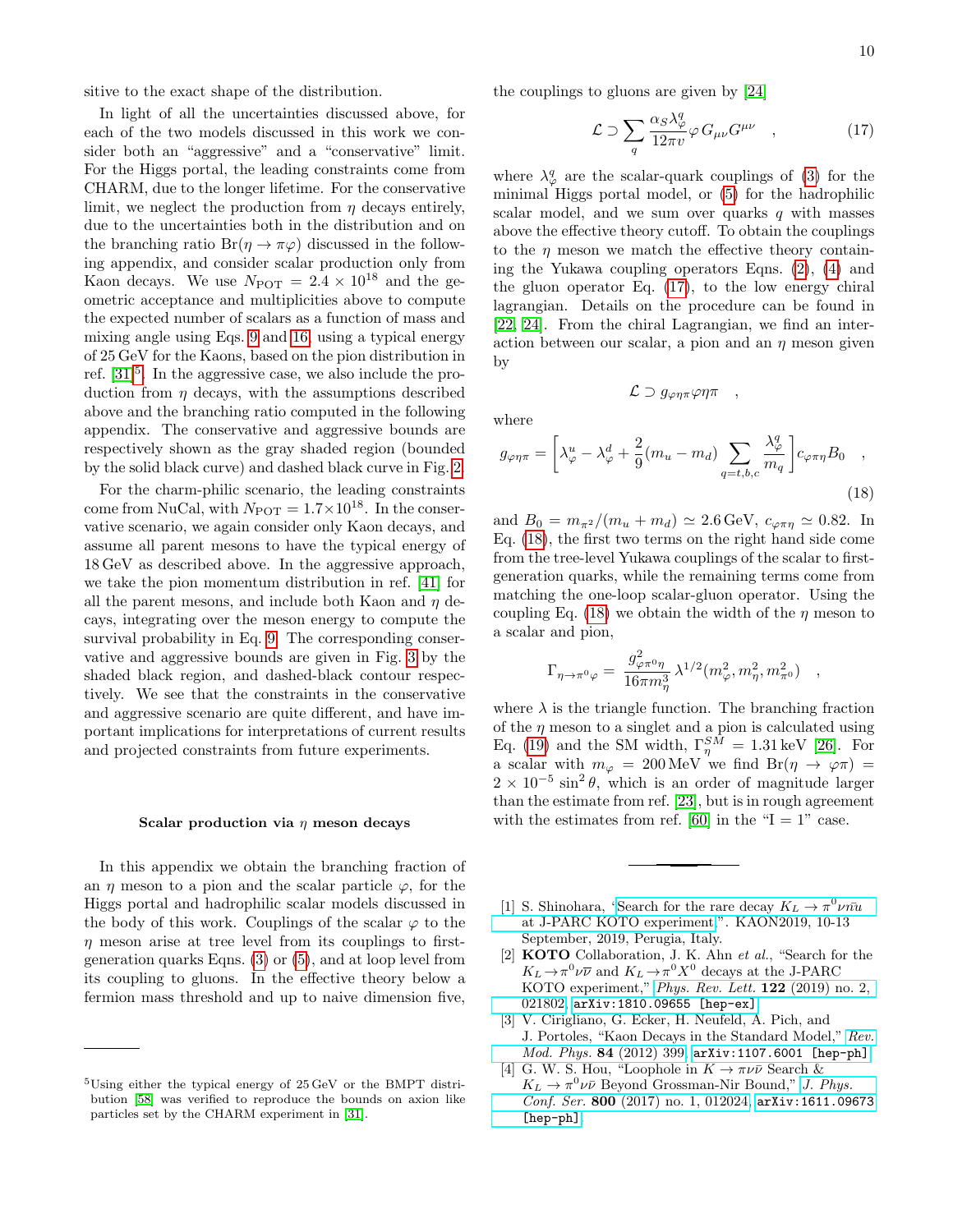- <span id="page-10-0"></span>[5] T. Kitahara, T. Okui, G. Perez, Y. Soreq, and K. Tobioka, "New physics implications of recent search for  $K_L \rightarrow \pi^0 \nu \bar{\nu}$  at KOTO," [arXiv:1909.11111](http://arxiv.org/abs/1909.11111) [\[hep-ph\]](http://arxiv.org/abs/1909.11111).
- <span id="page-10-1"></span>[6] M. J. G. Veltman and F. J. Yndurain, "Radiative Corrections to WW Scattering," [Nucl. Phys.](http://dx.doi.org/10.1016/0550-3213(89)90369-6) B325 [\(1989\) 1–17.](http://dx.doi.org/10.1016/0550-3213(89)90369-6)
- [7] J. McDonald, "Gauge singlet scalars as cold dark matter," Phys. Rev. D50 [\(1994\) 3637–3649,](http://dx.doi.org/10.1103/PhysRevD.50.3637) [arXiv:hep-ph/0702143 \[HEP-PH\]](http://arxiv.org/abs/hep-ph/0702143).
- [8] D. O'Connell, M. J. Ramsey-Musolf, and M. B. Wise, "Minimal Extension of the Standard Model Scalar Sector," Phys. Rev. D75 [\(2007\) 037701,](http://dx.doi.org/10.1103/PhysRevD.75.037701) [arXiv:hep-ph/0611014 \[hep-ph\]](http://arxiv.org/abs/hep-ph/0611014).
- <span id="page-10-2"></span>[9] D. Egana-Ugrinovic and S. Thomas, "Effective Theory of Higgs Sector Vacuum States," [arXiv:1512.00144](http://arxiv.org/abs/1512.00144) [\[hep-ph\]](http://arxiv.org/abs/1512.00144).
- <span id="page-10-3"></span>[10] E. Gildener and S. Weinberg, "Symmetry Breaking and Scalar Bosons," Phys. Rev. D13 [\(1976\) 3333.](http://dx.doi.org/10.1103/PhysRevD.13.3333)
- [11] W. D. Goldberger and M. B. Wise, "Modulus stabilization with bulk fields," [Phys. Rev. Lett.](http://dx.doi.org/10.1103/PhysRevLett.83.4922) 83 [\(1999\) 4922–4925,](http://dx.doi.org/10.1103/PhysRevLett.83.4922) [arXiv:hep-ph/9907447 \[hep-ph\]](http://arxiv.org/abs/hep-ph/9907447).
- <span id="page-10-30"></span>[12] W. D. Goldberger, B. Grinstein, and W. Skiba, "Distinguishing the Higgs boson from the dilaton at the Large Hadron Collider," [Phys. Rev. Lett.](http://dx.doi.org/10.1103/PhysRevLett.100.111802) 100 (2008) [111802,](http://dx.doi.org/10.1103/PhysRevLett.100.111802) [arXiv:0708.1463 \[hep-ph\]](http://arxiv.org/abs/0708.1463).
- [13] T. Damour and J. F. Donoghue, "Equivalence Principle Violations and Couplings of a Light Dilaton," [Phys.](http://dx.doi.org/10.1103/PhysRevD.82.084033) Rev. D82 [\(2010\) 084033,](http://dx.doi.org/10.1103/PhysRevD.82.084033) [arXiv:1007.2792 \[gr-qc\]](http://arxiv.org/abs/1007.2792).
- <span id="page-10-31"></span>[14] B. Bellazzini, C. Csaki, J. Hubisz, J. Serra, and J. Terning, "A Higgslike Dilaton," [Eur. Phys. J.](http://dx.doi.org/10.1140/epjc/s10052-013-2333-x) C73 [\(2013\) no. 2, 2333,](http://dx.doi.org/10.1140/epjc/s10052-013-2333-x) [arXiv:1209.3299 \[hep-ph\]](http://arxiv.org/abs/1209.3299).
- [15] T. Abe, R. Kitano, Y. Konishi, K.-y. Oda, J. Sato, and S. Sugiyama, "Minimal Dilaton Model," [Phys. Rev.](http://dx.doi.org/10.1103/PhysRevD.86.115016) D86 [\(2012\) 115016,](http://dx.doi.org/10.1103/PhysRevD.86.115016) [arXiv:1209.4544 \[hep-ph\]](http://arxiv.org/abs/1209.4544).
- [16] Z. Chacko and R. K. Mishra, "Effective Theory of a Light Dilaton," Phys. Rev. D87 [\(2013\) no. 11, 115006,](http://dx.doi.org/10.1103/PhysRevD.87.115006) [arXiv:1209.3022 \[hep-ph\]](http://arxiv.org/abs/1209.3022).
- <span id="page-10-4"></span>[17] F. Coradeschi, P. Lodone, D. Pappadopulo, R. Rattazzi, and L. Vitale, "A naturally light dilaton," [JHEP](http://dx.doi.org/10.1007/JHEP11(2013)057) 11 [\(2013\) 057,](http://dx.doi.org/10.1007/JHEP11(2013)057) [arXiv:1306.4601 \[hep-th\]](http://arxiv.org/abs/1306.4601).
- <span id="page-10-5"></span>[18] D. Egana-Ugrinovic, S. Homiller, and P. Meade, "Aligned and Spontaneous Flavor Violation," [Phys.](http://dx.doi.org/10.1103/PhysRevLett.123.031802) Rev. Lett. 123 [\(2019\) no. 3, 031802,](http://dx.doi.org/10.1103/PhysRevLett.123.031802)  $arXiv:1811.00017$ [\[hep-ph\]](http://arxiv.org/abs/1811.00017).
- <span id="page-10-6"></span>[19] D. Egana-Ugrinovic, S. Homiller, and P. R. Meade, "Higgs bosons with large couplings to light quarks," [arXiv:1908.11376 \[hep-ph\]](http://arxiv.org/abs/1908.11376).
- <span id="page-10-7"></span>[20] J. Beacham et al., "Physics Beyond Colliders at CERN: Beyond the Standard Model Working Group Report," [arXiv:1901.09966 \[hep-ex\]](http://arxiv.org/abs/1901.09966).
- <span id="page-10-8"></span>[21] B. Batell, A. Freitas, A. Ismail, and D. Mckeen, "Flavor-specific scalar mediators," [Phys. Rev.](http://dx.doi.org/10.1103/PhysRevD.98.055026) D98 [\(2018\) no. 5, 055026,](http://dx.doi.org/10.1103/PhysRevD.98.055026) [arXiv:1712.10022 \[hep-ph\]](http://arxiv.org/abs/1712.10022).
- <span id="page-10-9"></span>[22] B. Batell, A. Freitas, A. Ismail, and D. Mckeen, "Probing Light Dark Matter with a Hadrophilic Scalar Mediator," [arXiv:1812.05103 \[hep-ph\]](http://arxiv.org/abs/1812.05103).
- <span id="page-10-10"></span>[23] H. Leutwyler and M. A. Shifman, "Light Higgs Particle in Decays of K and  $\eta$  Mesons," [Nucl. Phys.](http://dx.doi.org/10.1016/0550-3213(90)90475-S) **B343** [\(1990\) 369–397.](http://dx.doi.org/10.1016/0550-3213(90)90475-S)
- <span id="page-10-15"></span>[24] J. F. Gunion, H. E. Haber, G. L. Kane, and S. Dawson, "The Higgs Hunter's Guide," Front. Phys. 80 (2000) 1–404.
- <span id="page-10-11"></span>[25] F. Bezrukov and D. Gorbunov, "Light inflaton Hunter's Guide," JHEP 05 [\(2010\) 010,](http://dx.doi.org/10.1007/JHEP05(2010)010) [arXiv:0912.0390](http://arxiv.org/abs/0912.0390) [\[hep-ph\]](http://arxiv.org/abs/0912.0390).
- <span id="page-10-12"></span>[26] Particle Data Group Collaboration, C. Patrignani et al., "Review of Particle Physics," [Chin. Phys.](http://dx.doi.org/10.1088/1674-1137/40/10/100001) C40 [\(2016\) no. 10, 100001.](http://dx.doi.org/10.1088/1674-1137/40/10/100001)
- <span id="page-10-13"></span>[27] J. D. Clarke, R. Foot, and R. R. Volkas, "Phenomenology of a very light scalar (100 MeV  $\mid m_h \mid$ 10 GeV) mixing with the SM Higgs,"  $JHEP$  02 [\(2014\)](http://dx.doi.org/10.1007/JHEP02(2014)123) [123,](http://dx.doi.org/10.1007/JHEP02(2014)123) [arXiv:1310.8042 \[hep-ph\]](http://arxiv.org/abs/1310.8042).
- <span id="page-10-14"></span>[28] Y. Grossman and Y. Nir,  $K_L \to \pi^0 \nu \bar{\nu}$  Beyond the Standard Model," Phys. Lett. B398 [\(1997\) 163–168,](http://dx.doi.org/10.1016/S0370-2693(97)00210-4) [arXiv:hep-ph/9701313 \[hep-ph\]](http://arxiv.org/abs/hep-ph/9701313).
- <span id="page-10-16"></span>[29] G. Ruggiero, ["New Result on](https://indico.cern.ch/event/769729/contributions/3510938/attachments/1905346/3146619/kaon2019_ruggiero_final.pdf)  $K^+ \to \pi^+ \nu \bar{\nu}$  from the [NA62 Experiment,](https://indico.cern.ch/event/769729/contributions/3510938/attachments/1905346/3146619/kaon2019_ruggiero_final.pdf)". KAON2019, 10-13 September, 2019, Perugia, Italy.
- <span id="page-10-17"></span>[30] **BNL-E949** Collaboration, A. V. Artamonov et al., "Study of the decay  $K^+ \to \pi^+ \nu \bar{\nu}$  in the momentum region  $140 < P_{\pi} < 199 \text{ MeV/c}$ ," [Phys. Rev.](http://dx.doi.org/10.1103/PhysRevD.79.092004) D79 (2009) [092004,](http://dx.doi.org/10.1103/PhysRevD.79.092004) [arXiv:0903.0030 \[hep-ex\]](http://arxiv.org/abs/0903.0030).
- <span id="page-10-18"></span>[31] **CHARM** Collaboration, F. Bergsma et al., "Search for Axion Like Particle Production in 400-GeV Proton - Copper Interactions," Phys. Lett. 157B [\(1985\) 458–462.](http://dx.doi.org/10.1016/0370-2693(85)90400-9)
- <span id="page-10-19"></span>[32] Belle Collaboration, J. Grygier et al., "Search for  $B \to h \nu \bar{\nu}$  decays with semileptonic tagging at Belle," Phys. Rev. D96 [\(2017\) no. 9, 091101,](http://dx.doi.org/10.1103/PhysRevD.97.099902, 10.1103/PhysRevD.96.091101) [arXiv:1702.03224 \[hep-ex\]](http://arxiv.org/abs/1702.03224). [Addendum: Phys. Rev.D97,no.9,099902(2018)].
- <span id="page-10-20"></span>[33] R. S. Chivukula and A. V. Manohar, "Limits on a Light Higgs Boson," [Phys. Lett.](http://dx.doi.org/10.1016/0370-2693(88)90891-X) B207 (1988) 86. [Erratum: Phys. Lett.B217,568(1989)].
- <span id="page-10-21"></span>[34] B. Grinstein, L. J. Hall, and L. Randall, "Do B meson decays exclude a light Higgs?," [Phys. Lett.](http://dx.doi.org/10.1016/0370-2693(88)90916-1) B211 (1988) [363–369.](http://dx.doi.org/10.1016/0370-2693(88)90916-1)
- <span id="page-10-22"></span>[35] KTeV Collaboration, A. Alavi-Harati et al., "Search for the rare decay  $K_L \to \pi^0 e^+ e^-$ ," [Phys. Rev. Lett.](http://dx.doi.org/10.1103/PhysRevLett.93.021805) 93 [\(2004\) 021805,](http://dx.doi.org/10.1103/PhysRevLett.93.021805) [arXiv:hep-ex/0309072 \[hep-ex\]](http://arxiv.org/abs/hep-ex/0309072).
- <span id="page-10-23"></span>[36] A. Fradette and M. Pospelov, "BBN for the LHC: constraints on lifetimes of the Higgs portal scalars," Phys. Rev. D96 [\(2017\) no. 7, 075033,](http://dx.doi.org/10.1103/PhysRevD.96.075033) [arXiv:1706.01920 \[hep-ph\]](http://arxiv.org/abs/1706.01920).
- <span id="page-10-24"></span>[37] Crystal Ball Collaboration, C. Edwards et al., "Upper Limit for  $J/\psi \rightarrow \gamma +$  Axion," [Phys. Rev. Lett.](http://dx.doi.org/10.1103/PhysRevLett.48.903) 48 (1982) [903.](http://dx.doi.org/10.1103/PhysRevLett.48.903)
- <span id="page-10-25"></span>[38] F. Wilczek, "Decays of Heavy Vector Mesons Into Higgs Particles," [Phys. Rev. Lett.](http://dx.doi.org/10.1103/PhysRevLett.39.1304) 39 (1977) 1304.
- <span id="page-10-26"></span>[39] P. Nason, "QCD Radiative Corrections to Υ Decay Into Scalar Plus  $\gamma$  and Pseudoscalar Plus  $\gamma$ ," [Phys. Lett.](http://dx.doi.org/10.1016/0370-2693(86)90721-5) B175 [\(1986\) 223–226.](http://dx.doi.org/10.1016/0370-2693(86)90721-5)
- <span id="page-10-27"></span>[40] J. Blumlein et al., "Limits on neutral light scalar and pseudoscalar particles in a proton beam dump experiment," Z. Phys. C51 [\(1991\) 341–350.](http://dx.doi.org/10.1007/BF01548556)
- <span id="page-10-32"></span>[41] Blümlein, Johannes and Brunner, Jürgen, "New Exclusion Limits for Dark Gauge Forces from Beam-Dump Data," Phys. Lett. B701 [\(2011\) 155–159,](http://dx.doi.org/10.1016/j.physletb.2011.05.046) [arXiv:1104.2747 \[hep-ex\]](http://arxiv.org/abs/1104.2747).
- <span id="page-10-28"></span>[42] Blümlein, Johannes and Brunner, Jürgen, "New Exclusion Limits on Dark Gauge Forces from Proton Bremsstrahlung in Beam-Dump Data," [Phys. Lett.](http://dx.doi.org/10.1016/j.physletb.2014.02.029) B731 [\(2014\) 320–326,](http://dx.doi.org/10.1016/j.physletb.2014.02.029) [arXiv:1311.3870 \[hep-ph\]](http://arxiv.org/abs/1311.3870).
- <span id="page-10-29"></span>[43] Crystal Ball at MAMI Collaboration, E. F. McNicoll *et al.*, "Study of the  $\gamma p \to \eta p$  reaction with the Crystal Ball detector at the Mainz Microtron(MAMI-C)," [Phys.](http://dx.doi.org/10.1103/PhysRevC.84.029901, 10.1103/PhysRevC.82.035208) Rev. C82 [\(2010\) 035208,](http://dx.doi.org/10.1103/PhysRevC.84.029901, 10.1103/PhysRevC.82.035208) [arXiv:1007.0777 \[nucl-ex\]](http://arxiv.org/abs/1007.0777).